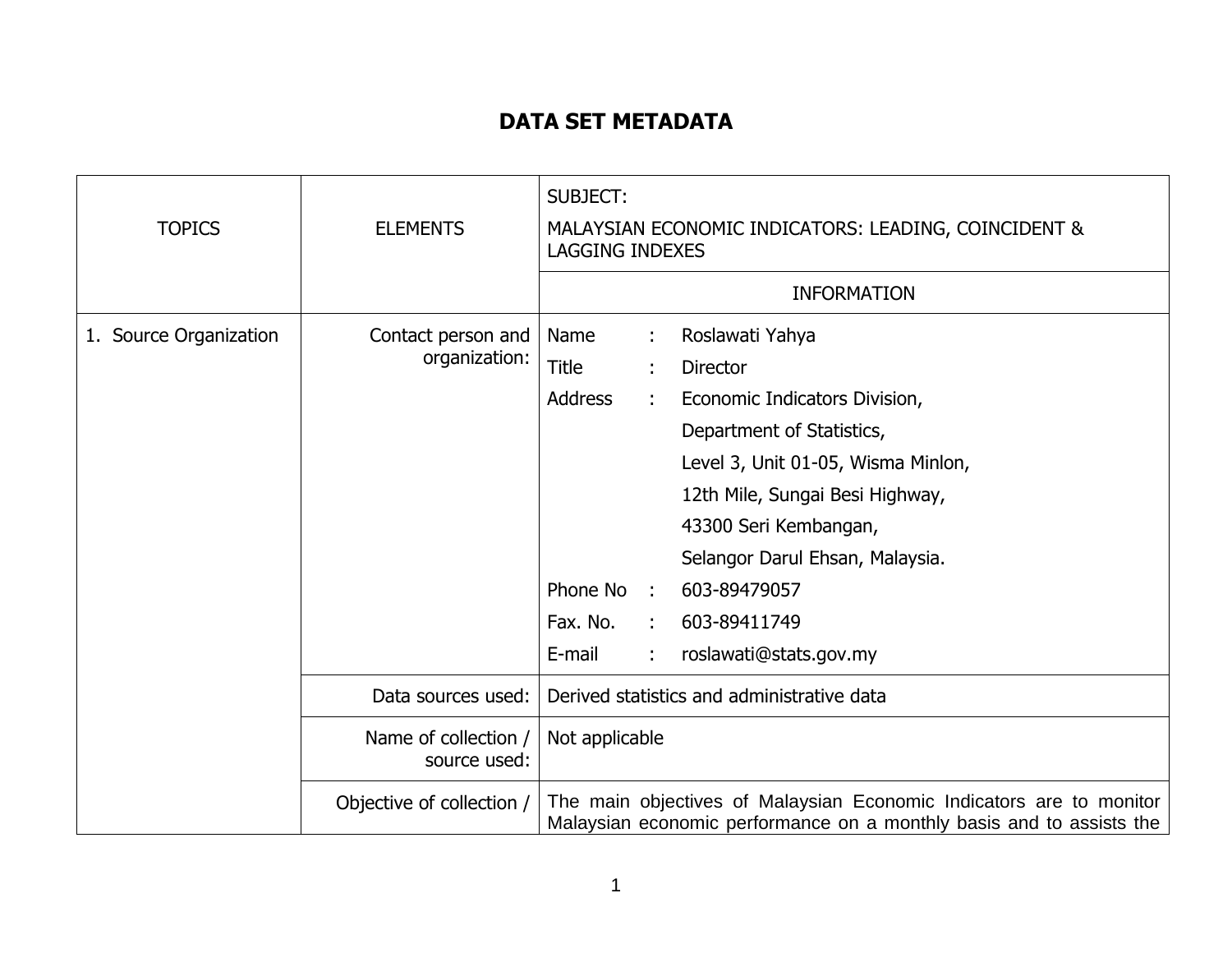|                                          | source used:                                                                              | policy makers, investors, researchers as well as the public to assess the<br>short term economic performance. |
|------------------------------------------|-------------------------------------------------------------------------------------------|---------------------------------------------------------------------------------------------------------------|
|                                          | Type of respondent:                                                                       | Not applicable                                                                                                |
|                                          | Direct source:                                                                            | 1. Department of Statistics Malaysia                                                                          |
|                                          |                                                                                           | 2. Bank Negara Malaysia                                                                                       |
|                                          |                                                                                           | <b>Employees Provident Fund</b><br>3.                                                                         |
|                                          |                                                                                           | 4. Malaysian Industrial Development Authority                                                                 |
|                                          |                                                                                           | Ministry of Housing & Local Government<br>5.                                                                  |
|                                          |                                                                                           | Road Transport Department<br>6.                                                                               |
|                                          | Source periodicity:                                                                       | Monthly                                                                                                       |
|                                          | Source metadata:                                                                          | <b>Central Repository</b>                                                                                     |
|                                          | Date last input received<br>from source:                                                  | 2 months after reference month                                                                                |
| 2. Data Characteristic<br>and Collection | Forms or questionnaires<br>used:                                                          | Not applicable                                                                                                |
|                                          | Rules for data<br>collection/entry:                                                       | Not applicable                                                                                                |
|                                          | Method of data capture:                                                                   | Not applicable                                                                                                |
|                                          | List of data elements, the<br>range of their possible<br>values, and their<br>definitions | Not applicable                                                                                                |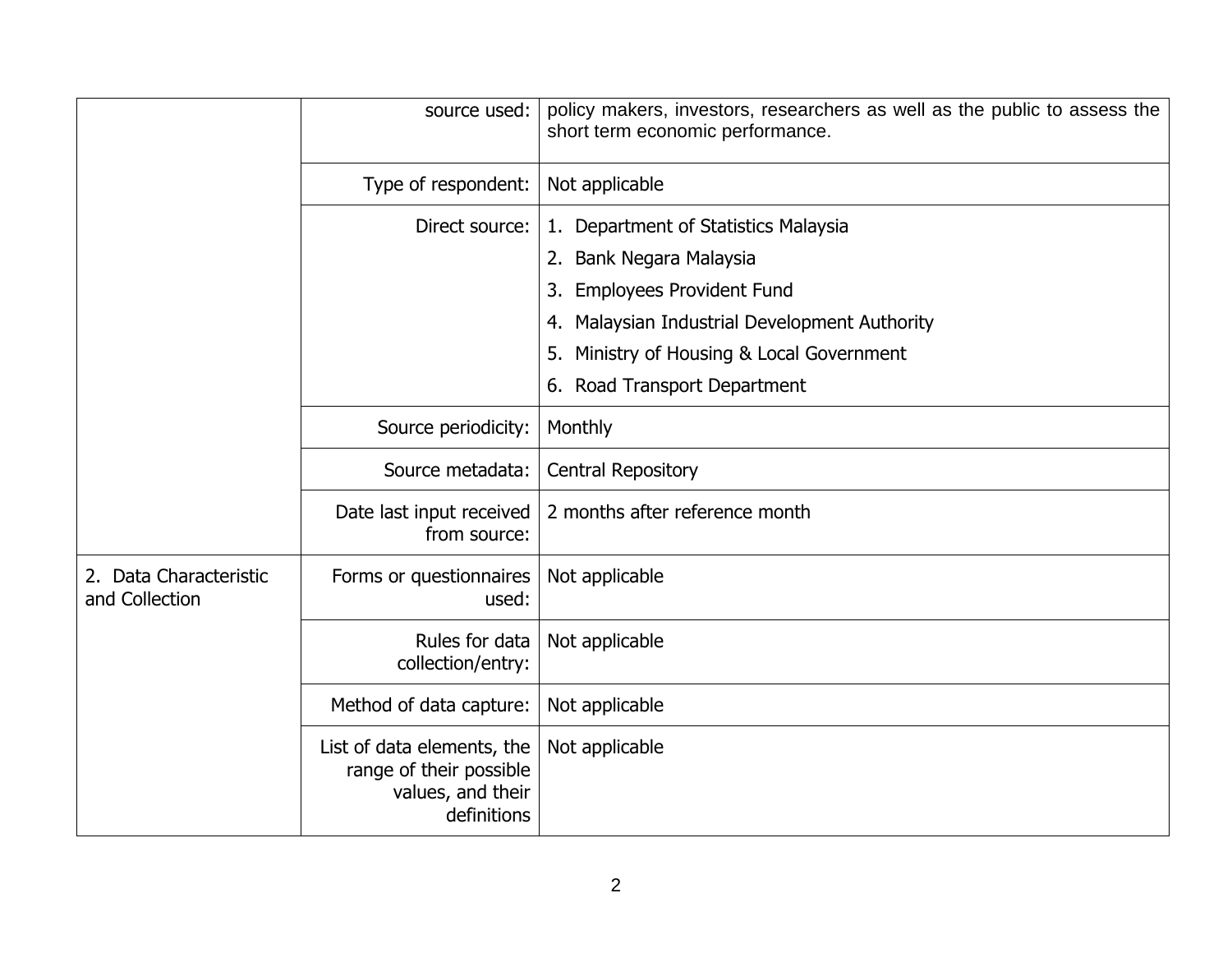|                  | Eligibility criteria:                         | Related components of Leading Index (LI), Coincident Index (CI), Lagging<br>Index (LG) and Diffusion Index with the deflators of respective variable<br>used. |
|------------------|-----------------------------------------------|---------------------------------------------------------------------------------------------------------------------------------------------------------------|
|                  | Universe definitions:                         | Not applicable                                                                                                                                                |
|                  | Periodicity:                                  | Monthly                                                                                                                                                       |
|                  | Reference period:                             | Calendar year                                                                                                                                                 |
|                  | Base period:                                  | $2005 = 100$                                                                                                                                                  |
|                  | Date last updated:                            | Monthly                                                                                                                                                       |
|                  | Link to release calendar:                     | Not applicable                                                                                                                                                |
|                  | Other data characteristics<br>and collection: | Not applicable                                                                                                                                                |
| 3. Survey Design | Methods used/Method of<br>Collection:         | Not applicable                                                                                                                                                |
|                  | Sampling frame:                               | Not applicable                                                                                                                                                |
|                  | Determination of sample<br>size:              | Not applicable                                                                                                                                                |
|                  | Sampling unit:                                | Not applicable                                                                                                                                                |
|                  | Method of estimating<br>sampling variances:   | Not applicable                                                                                                                                                |
|                  | Disposition of sample                         | Not applicable                                                                                                                                                |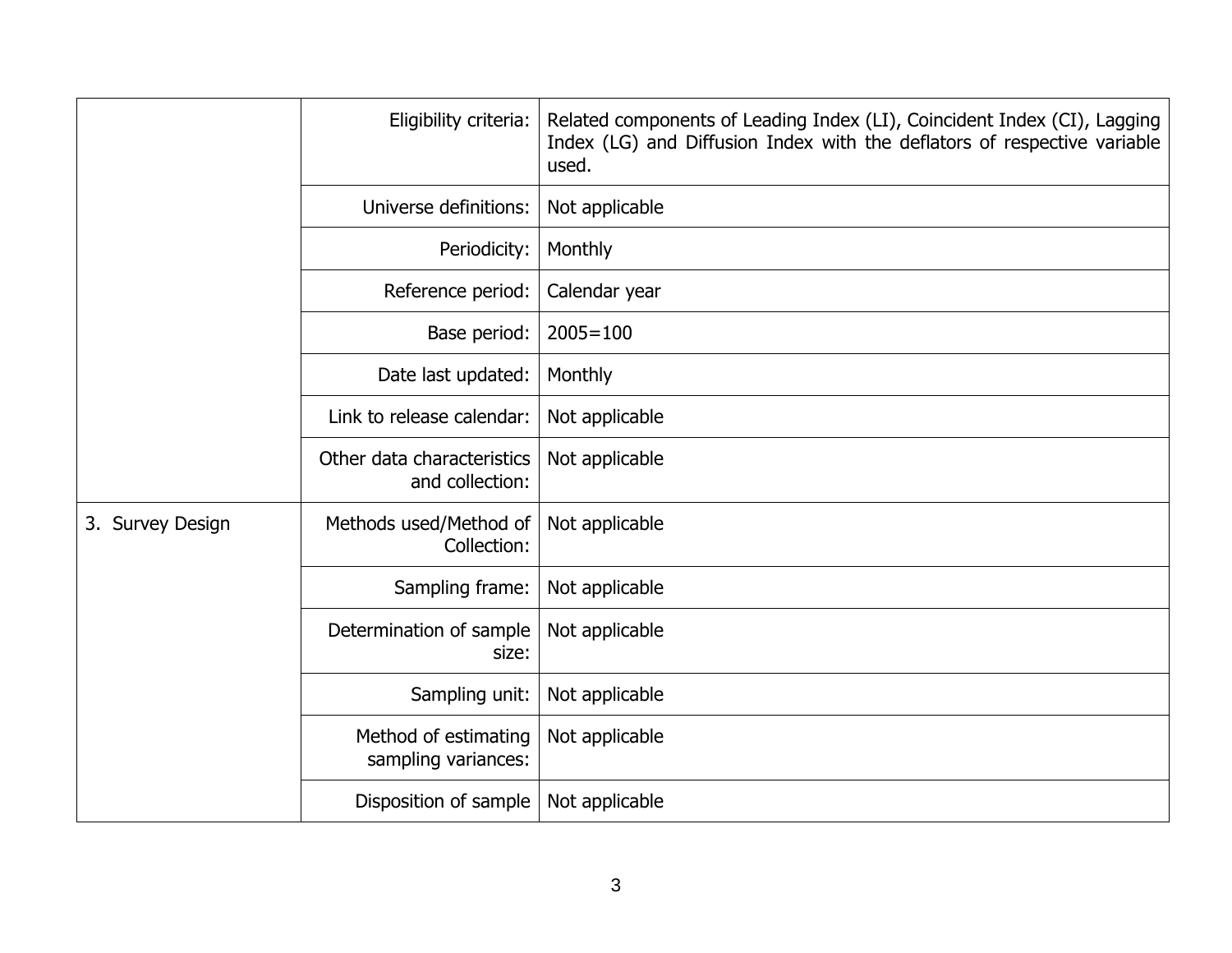|                                                     | cases:                                                   |                                                                                                      |
|-----------------------------------------------------|----------------------------------------------------------|------------------------------------------------------------------------------------------------------|
|                                                     | Sampling design:                                         | Not applicable                                                                                       |
| 4. Statistical Population<br>and Scope of the Data  | Statistical population:                                  | Not applicable                                                                                       |
|                                                     | Geographical coverage:                                   | Malaysia                                                                                             |
|                                                     | Definition of geographic<br>components and<br>hierarchy: | Not applicable                                                                                       |
|                                                     | History of changes in<br>geographic boundaries:          | Not applicable                                                                                       |
|                                                     | Maps:                                                    | Not applicable                                                                                       |
|                                                     | Sector coverage:                                         | Not applicable                                                                                       |
|                                                     | Institutional coverage:                                  | Not applicable                                                                                       |
|                                                     | Item coverage                                            | Not applicable                                                                                       |
|                                                     | Population coverage:                                     | Not applicable                                                                                       |
|                                                     | Product coverage:                                        | Composite and Diffusion Indexes for Leading, Coincident and Lagging<br>from January 1970 to present. |
|                                                     | Other coverage:                                          | Not applicable                                                                                       |
| 5. Statistical Concepts<br>and Classifications Used | Key statistical concepts<br>used:                        | Business Cycle Indicators Handbook published by the Conference Board,<br>US.                         |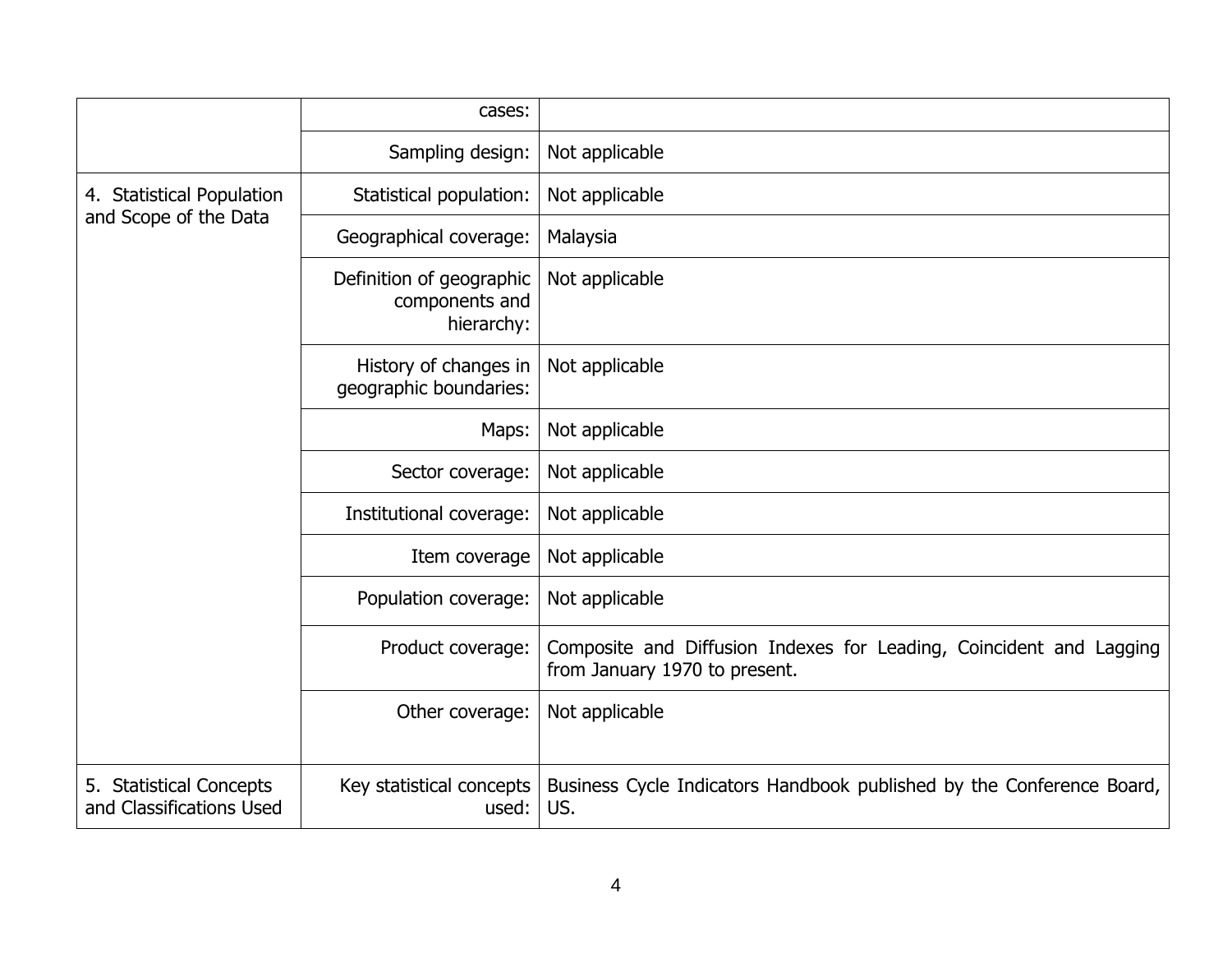|                                                           | Classifications used:                 | Not applicable                                                                                                                                                                                   |
|-----------------------------------------------------------|---------------------------------------|--------------------------------------------------------------------------------------------------------------------------------------------------------------------------------------------------|
| 6. Statistical<br>Computation and<br><b>Dissemination</b> | Aggregation and<br>consolidation:     | Malaysian level                                                                                                                                                                                  |
|                                                           | Estimation:                           | Not applicable                                                                                                                                                                                   |
|                                                           | Imputation:                           | Not applicable                                                                                                                                                                                   |
|                                                           | Transformations:                      | Not applicable                                                                                                                                                                                   |
|                                                           | Validation:                           | Not applicable                                                                                                                                                                                   |
|                                                           | Index type:                           | Composite Indexes of Leading, Coincident and Lagging.                                                                                                                                            |
|                                                           | Weights:                              | Not applicable                                                                                                                                                                                   |
|                                                           | Seasonal adjustment:                  | Once a year                                                                                                                                                                                      |
|                                                           | Other computation and<br>adjustments: | Not applicable                                                                                                                                                                                   |
|                                                           | <b>Dissemination formats:</b>         | Printed and digital                                                                                                                                                                              |
| 7. Other Aspects                                          | Recommended uses and<br>limitations:  | 1. The Leading Index is unable to measure or predict the magnitude of<br>any changes of economic activity. The index shows the direction of the<br>economy in advance.                           |
|                                                           |                                       | The Coincident Index does not represent the level of the current<br>2.<br>economic situation. Thus it should not be interpreted as the level of<br>current monthly Gross Domestic Product (GDP). |
|                                                           |                                       | The economic indicators unable to take into account the internal<br>3.<br>or/and external shock to the economy.                                                                                  |